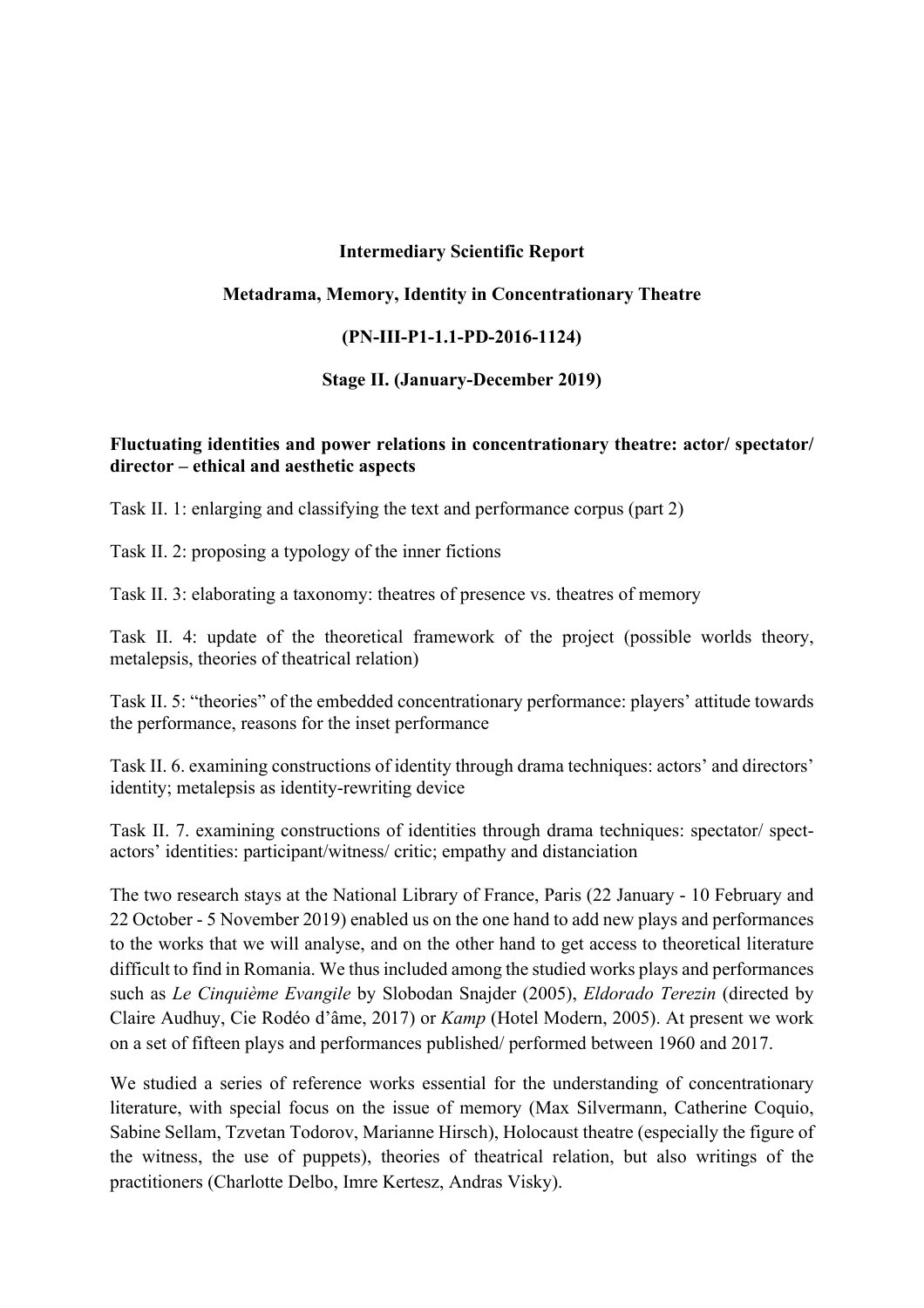We classified the selected authors according to their relationship with detention, considering that it can have an impact on their approach to the concentrationary world: survivors (Charlotte Delbo, Liliane Atlan, Armand Gatti), members of the second generation (Andras Visky) or persons having no direct experience of the concentrationary universe (Matei Visniec, Enzo Cormann, Juan Mayorga, Claire Audhuy). We included prisoners' plays in the list of studied works only if they were written after liberation (Delbo) – supposing a distance towards the traumatic event – or when they were included in works of other artists (Hachenburg/Audhuy), considering that the perspective of the survivor will provide unity to the chosen corpus.

These delimitations enabled us to elaborate a taxonomy based on the distance that the chosen plays and performances have towards the traumatic event, a distance which is also to be seen in their relationship with the secondary fiction: if with Visniec, Visky, Sobol or Delbo the inner performance is placed within the camp, and aims (at least as a first step) at escaping from the concentrationary reality, with Mayorga, Cormann or Gatti we deal with a theatre of memory: characters try, through theatre practices, to re-enact an almost forgotten traumatic event – theatre enables them to go back to the camp.

A second typology distinguishes between performances initiated by the prisoners, in secret or with the (tacit) agreement of the authorities (Delbo, Visky, Visniec, Sobol) and theatre imposed by the authorities, as a means of manipulation and humiliation (Mayorga, Cormann, Audhuy, Sobol, Snajder). These positions impose different functions of the inner fiction: in the first case it enables a partial distance towards the concentrationary universe, in the second metatheatre is an instrument meant to help unveil the truth, through an incursion in the mechanisms of horror.

We also analysed the specificities of the inner fictions. These can be either adaptations of classical plays, with whom the actors-prisoners are familiar with from their pre-prison life or scripts composed during detention, which reflect concentrationary reality.

A series of case studies (Visky, Delbo, Visniec) helped us analyse the modalities in which fictive characters appropriate repertoire plays (Shakespeare, Musset, Ionesco, Beckett) in order to tell their own story, to express the trauma related to the loss of freedom and of their beloved ones. We thus analysed adaptation practices, (the *in absentia* performance, narrativisation, casting), as well as distancing techniques, through which characters transform the fictions in instruments of translating trauma.

These analyses enabled us to formulate some considerations on the identity constructions facilitated by the theatrical techniques: role playing is a way of negotiating one's relationship with detention, of constructing an indirect approach towards the traumatic event. In many cases, the prisoner-actor borrows the perspective of the witness, instituting a direct relationship with the spectator, who is asked to listen to the testimony.

These considerations lead us to identify some particularities of the metatheatrical devices in the plays and performances that we analysed. The embedded performances are extremely fragile devices, which testify to the difficulty of narrating the concentrationary experience, to the impossibility of saying everything, and raise important questions about the ways in which the totalitarian prison experience can be conveyed. The concentrationary hell must be filtered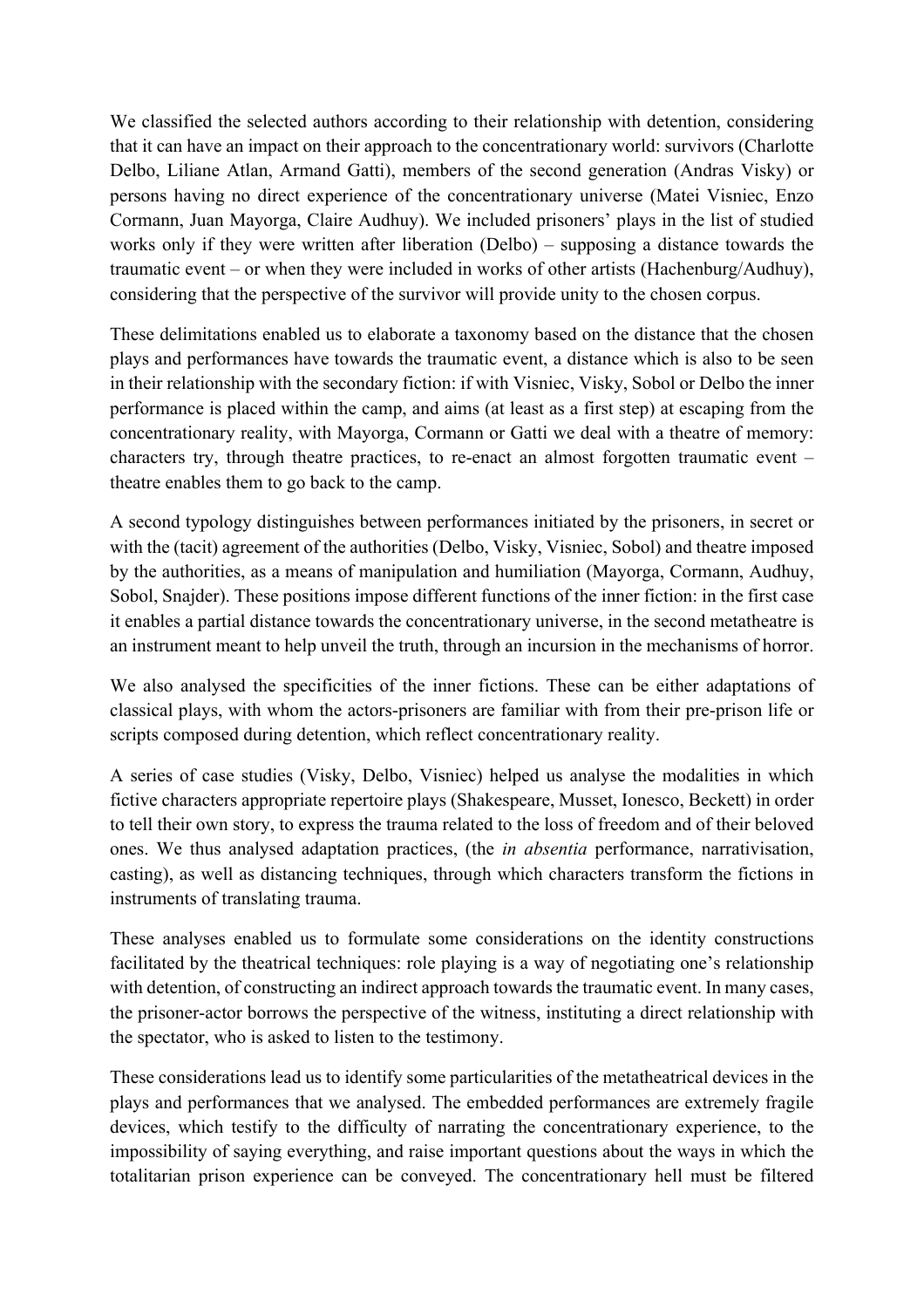through screens of forgetfulness and distance. At the same time, the metatheatrical devices speak about the need of testimony, through direct relationship with the spectator-witness.

# **Deliverables**:

# **Published works**

Article: Dana Monah, "Guilty Memories: Remembering the Theresienstadt Ghetto in Concentrationary Theatre", in *Colocvii teatrale/Theatrical colloquia*, nr. 28, 2019, p. 30-39. ISSN 2285 – 5912 și ISSN-L 1584 – 4927(online) (**Revista ERIH+, indexată CEEOL, EBSCO, SCIPIO**)

Article: Dana Monah, "Fragile Fictions: Shakespeare and Musset in Concentrationary Theatre", in *Agathos: An International Review of the Humanities and Social Sciences*, vol. 11, issue 1, 2020. (**Revistă ERIH+, indexată EBSCO, ProQuest)** ISSN: 2069-1025; e-ISSN: 2248-3446 (to be published).

Article: Dana Monah, "Théâtres en lambeaux. Ebauches de spectacles dans le théâtre concentrationnaire", in *Thélème. Revista Complutense de Estudios Franceses*, ISSN: 1139- 9368, e-ISSN: 1989-8193. **Revistă ERIH+, indexată Dialnet, Emerging Sources Citation Index (ESCI), Modern Language Asssociation Database** (under evaluation)

**Book chapter**: Dana Monah, « Le Syndrome de Shéhérazade dans le théâtre concentrationnaire », in Bernard Guelton (dir.), *Fictions secondes. Mondes possibles et figures de l'enchâssement dans les œuvres artistiques et littéraires*, Paris, Éditions de la Sorbonne, 2019, p. 93-102. ISBN: 979-10-351-0298-2. ISSN: 1639-4518.

**Book chapter**: Dana Monah, "Shakespeare's Text as Trauma-Rewriting Device in András Visky's *Juliet*", in *Perspectives on Shakespeare in Europe's Borderlands,* eds. Mădălina Nicolaescu, Oana-Alis Zaharia, Andrei Nae, Editura Universitatii din Bucuresti, 2019, ISBN 978-606-16-1063-1. (to be published)

# **Conference participation**:

Dana Monah, "Dispositifs spectaculaires mémoriels dans le théâtre concentrationnaire" in *Shared memory(ies). II EASTAP Conference*, School of Arts and Humanities, University of Lisbon, Lisabona, 23-25 September 2019.

Dana Monah, "Stories that heal: Literature as Survival in Fiction of the Romanian Gulag", in The International Conference *Thirty Years since the Fall of Communism. Visual Narratives, Memory and Culture*, organized by Facultatea de Istorie, Filosofie și Teologie, Facultatea de Litere și Facultatea Transfrontalieră, Universitatea "Dunărea de Jos", Galați, România, 21-22 November 2019.